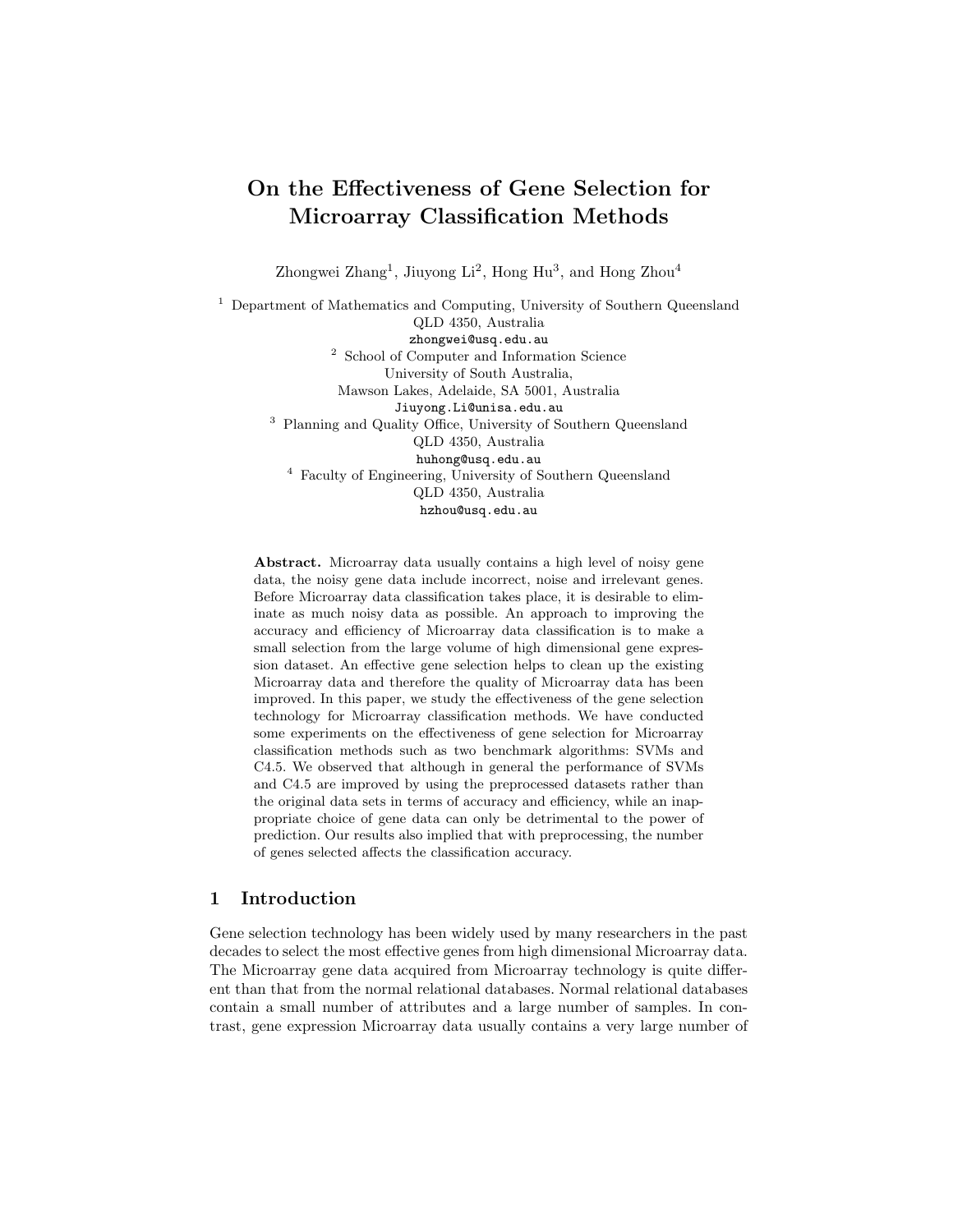attributes but a small number of usable samples. With a large number of genes, it is absolutely desirable to have a large number of samples accordingly in order to build reliable Microarray classification models. However, the reality is that for most Microarray experiments, a limited number of samples are available due to the huge cost of producing such Microarray data and other factors, such as privacy and availability. As an example, for cancer Microarray data, the number of samples is usually less than 200.

In short, high dimensionality renders many classification methods not applicable for analyzing raw gene Microarray data. Furthermore, high dimension Microarray data with noisy attributes leads to unreliable and low accuracy analysis results. Consequently, reducing irrelevant and removing noise gene expression values from the original Microarray data are crucial for applying classification algorithms to analyze gene expression Microarray data.

Many researches have shown that gene selection can improve the performance of Microarray classification [7, 20, 26–28]. But these research haven't answered the question: Can good gene selection methods enhance the prediction performance of all types of Microarray classification methods, wrapper classification methods in particular?

This paper is organized as follows. In the preceding section, we identify problems in gene expression Microarray data classification and highlight the importance of gene selection for gene expression Microarray data. In Section 2, we review a number of gene selection methods. In Section 3, we present the design of methods for comparing the accuracy of SVMs and C4.5 using different gene selection methods. In Section 4, we test four different gene selection methods with six data sets. In Section 5, we present a discussion of the results. In Section 6, we conclude the paper.

### 2 Gene selection methods

To deal with the problems caused by high dimensionality and noisy Microarray gene data, a preprocessing phase should be introduced to reduce the noise and irrelevant genes before the Microarray data classifications are applied. As a preprocessing method of Microarray data classification, gene selection is a very effective way for eliminating the noisy genes. In essence, gene selection aims to select a relatively small set of genes from a high dimensional gene expression data set. Gene selection helps to clean up the existing Microarray data and therefore improve the quality of Microarray data. In other words, removing irrelevant and noisy genes is helpful for improving the accuracy of Microarray data classification. The resultant classification models of Microarray gene data would therefore better characterize the true relationships among genes and hence be easier to be interpreted by biologists. Arguably, a good gene selection method not only increases the accuracy of classification through the improvement of the Microarray data quality, but also speeds up the classification process through the cutdown of high dimensionality.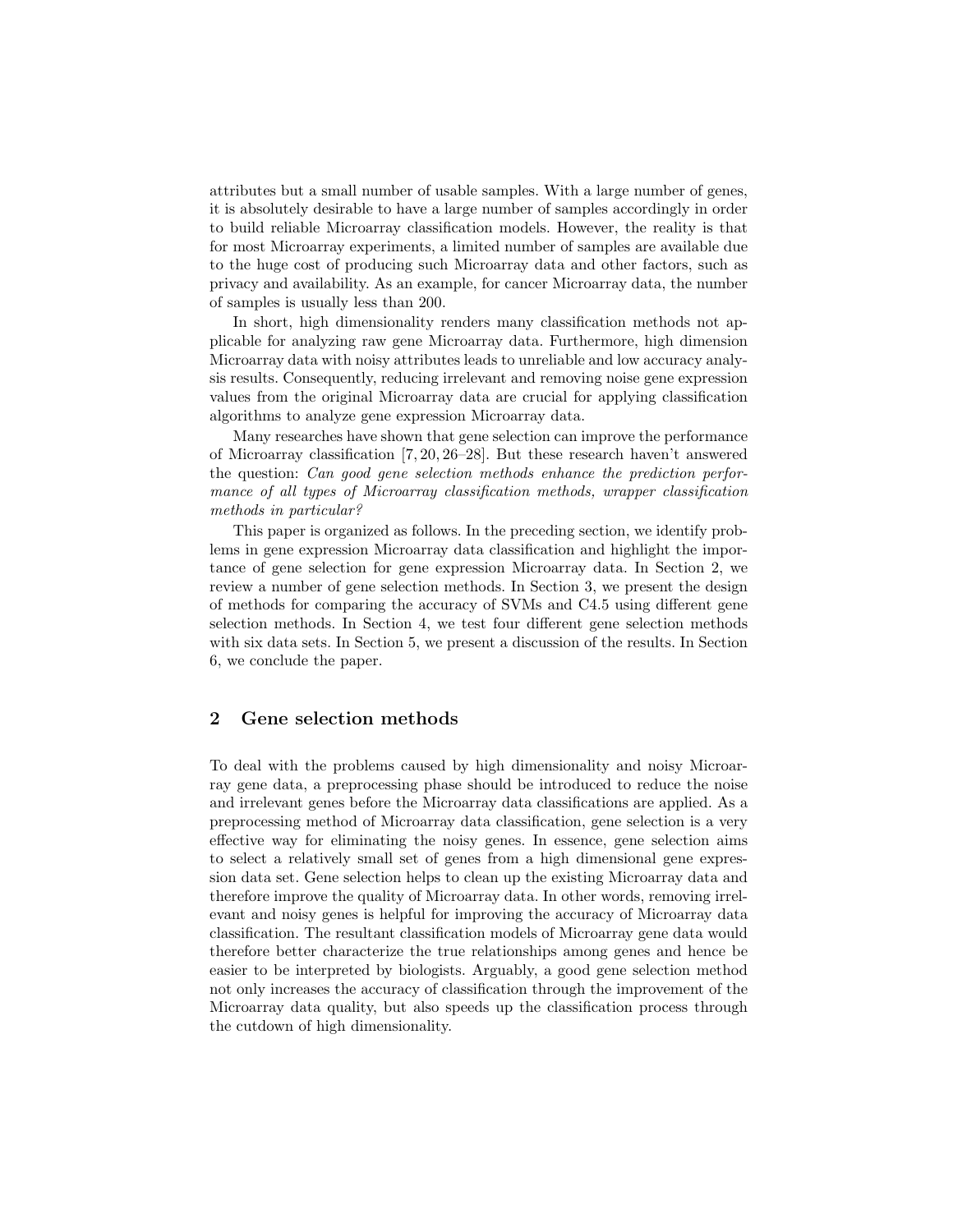Based on the dependency on classification algorithms, gene selection methods can be roughly divided into wrapper and filter methods [15]. A filter method performs gene selection independently from a classification method. It preprocesses a Microarray data set before the data set is used for classification analysis. Some filter gene selection methods are: ranking gene selection methods [22], and information gain gene selection method [21], Markov blanket-embedded genetic algorithm for gene selection [32], and so on. One-gene-at-a-time filter methods, such as ranking [22], signal-to-noise [27], information gain [24], are fast and scalable but do not take the relationships between genes into account. Some genes among the selected genes may have similar expression levels among classes, and they are redundant since no additional information is gained for classification algorithms by keeping them all in the dataset. To this end, Koller and Sahami [17] developed an optimal gene selection method called Markov blanket filtering which models feature dependencies and can eliminate redundant genes. Further to this method, Yu and Liu [31] proposed the Redundancy Based Filter(RBF) method, which is able to deal with redundant problems. Favorable results have been achieved.

In contrast, a wrapper method embeds a gene selection method within a classification algorithm. An example of a wrapper method is SVMs [11], which uses a recursive feature elimination(RFE) approach to eliminate the features iteratively in a greedy fashion until the largest margin of separation is reached. Wrapper methods are not as efficient as filter methods due to the fact that they usually run on the original high dimensional Microarray dataset. However, Kohavi and John [15] discovered that wrapper methods could significantly improve the accuracy of classification algorithms over filter methods. This discovery indicates that the performance of a classification algorithm is largely dependent on the chosen gene selection method. Nevertheless, no single gene selection method can universally improve the performance of classification algorithms in terms of efficiency and accuracy.

In Section 3, we design some experiments to investigate the dependency between gene selection methods and Microarray data classification methods.

# 3 Experimental design and methodology

Our approach is to use different existing gene selection methods to preprocess Microarray data for classification. We have carried out our experiments by comparing with benchmark algorithms SVMs and C4.5. Note that this choice is based on the following considerations.

Consideration of benchmark systems: For years, SVMs and C4.5 have been regarded as benchmark classification algorithms. SVMs was proposed by Cottes and Vapnik [5] in 1995. It has been one of the most influential classification algorithms. SVMs has been applied to many domains, for example, text categorization [14], image classification [23], cancer classification [9, 2]. SVMs can easily deal with high dimensional data sets with a wrapper gene selection method.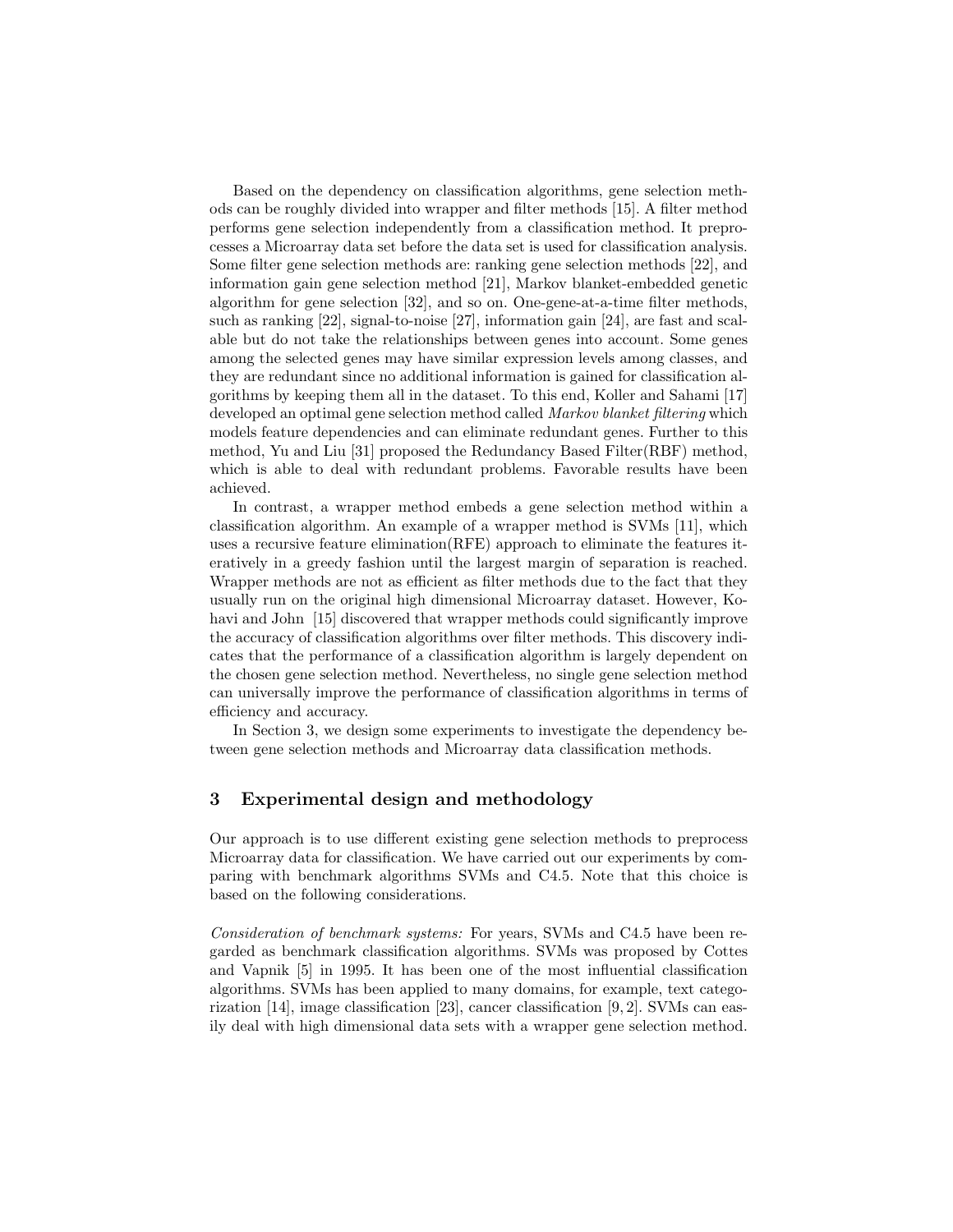SVMs also can achieve a higher performance compared to most existing classification algorithms.

Considering of wrapper methods: SVMs and C4.5 are not only benchmark classification systems, but each of them contains a wrapper gene selection method. SVMs uses a recursive feature elimination(RFE) approach to eliminate the features iteratively in a greedy fashion until the largest margin of separation is reached. Decision tree method can also be treated as a gene selection method. It selects the gene with the highest information gain at each step and all selected genes appear in the decision tree.

A ranking method identifies one gene at a time with differentially expressed levels among predefined classes and puts all genes in decreasing order. After a specified significance expressed level or number of genes is selected, the genes lower than the significance level or given number of genes are filtered out. The advantages of these methods is that they are intuitive, simple and easy to implement. In this study, we choose and implement four popular ranking methods collected by Cho and Won [3], namely Signal-to-Noise ratio (SNR), correlation coefficient (CC), Euclidean (EU) and Cosine (CO) ranking methods.

To evaluate the performance of different gene selection methods, six datasets from Kent Ridge Biological Data Set Repository [19] were selected. These data sets were collected from some influential journal papers, namely the breast cancer, lung cancer, Leukemia, lymphoma, colon and prostate data sets 3. Each Microarray dataset is described by the following parameters. (1) Genes: the number of genes or attributes (2) Class: the number of classes, (3) Record: the number of samples in the dataset

|                | Dataset name  | Genes |                | Class Sample |
|----------------|---------------|-------|----------------|--------------|
|                | Breast Cancer | 24481 | 2              | 97           |
| 2              | Lung Cancer   | 12533 | 2              | 181          |
| 3              | Lymphoma      | 4026  | $\overline{2}$ | 47           |
|                | Leukemia      | 7129  | $\overline{2}$ | 72           |
| $\overline{5}$ | Colon         | 2000  | $\overline{2}$ | 62           |
| 6              | Prostate      | 12600 | 2              | 21           |
|                |               |       |                |              |

Table 1. Gene expression Microarray data sets

During the gene expression Microarray data preprocessing stage, we define the number of selected genes as 20, 50 and 100 and 200 for all filter gene selection methods. In our experiments, a tenfold cross-validation method is also carried out for each classification method to test its accuracy.

### 4 Experimental results and discussions

Figure 1 - 12 show the detailed results for SVMs and C4.5 tested on six different datasets preprocessed by four different filter gene selection methods.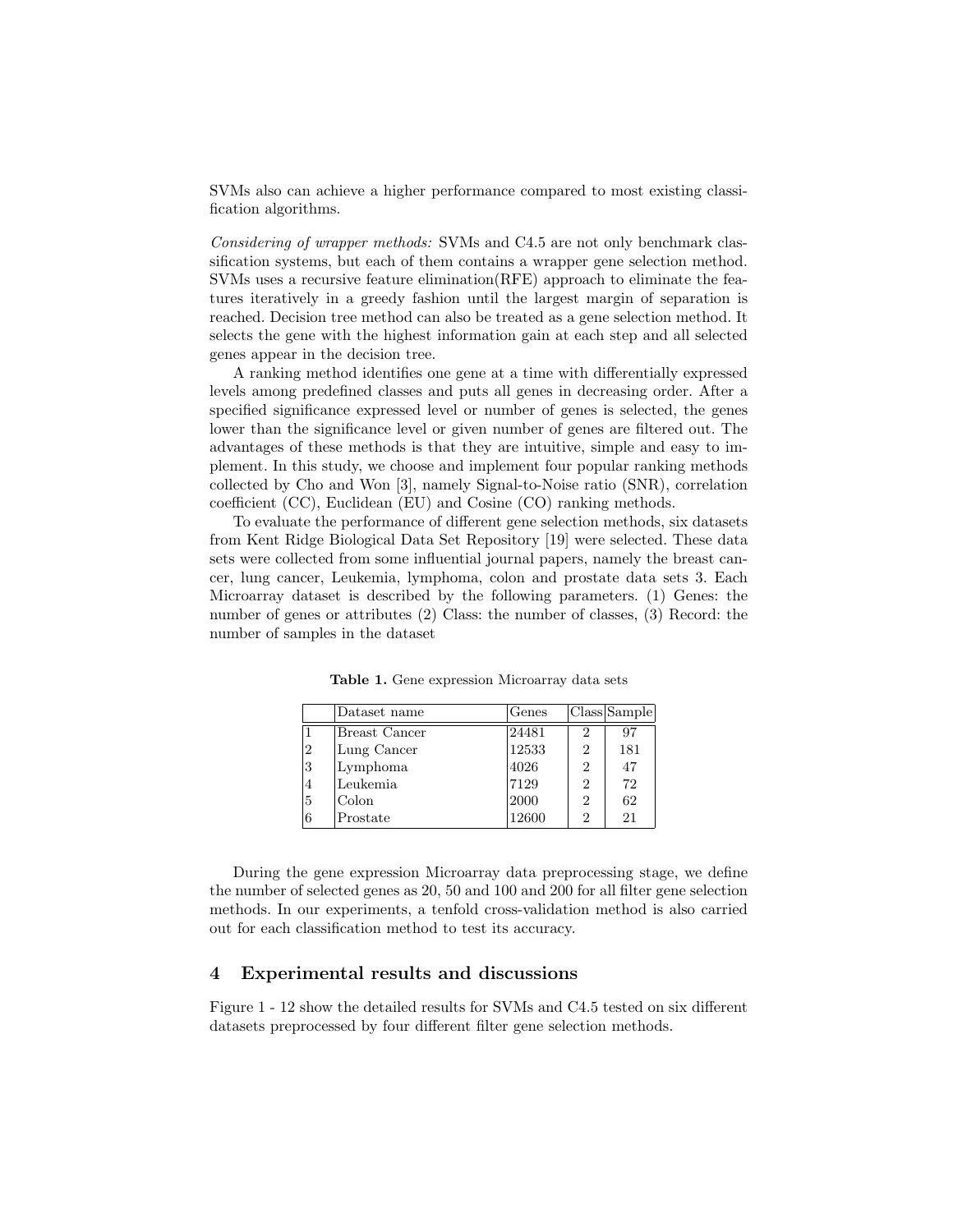



Fig. 1. C4.5 tested on Breast cancer dataset





Fig. 3. C4.5 tested on Lymphoma dataset



Fig. 4. C4.5 tested on Leukemia dataset





70 T

Fig. 5. C4.5 tested on Colon dataset

Fig. 6. C4.5 tested on Prostate dataset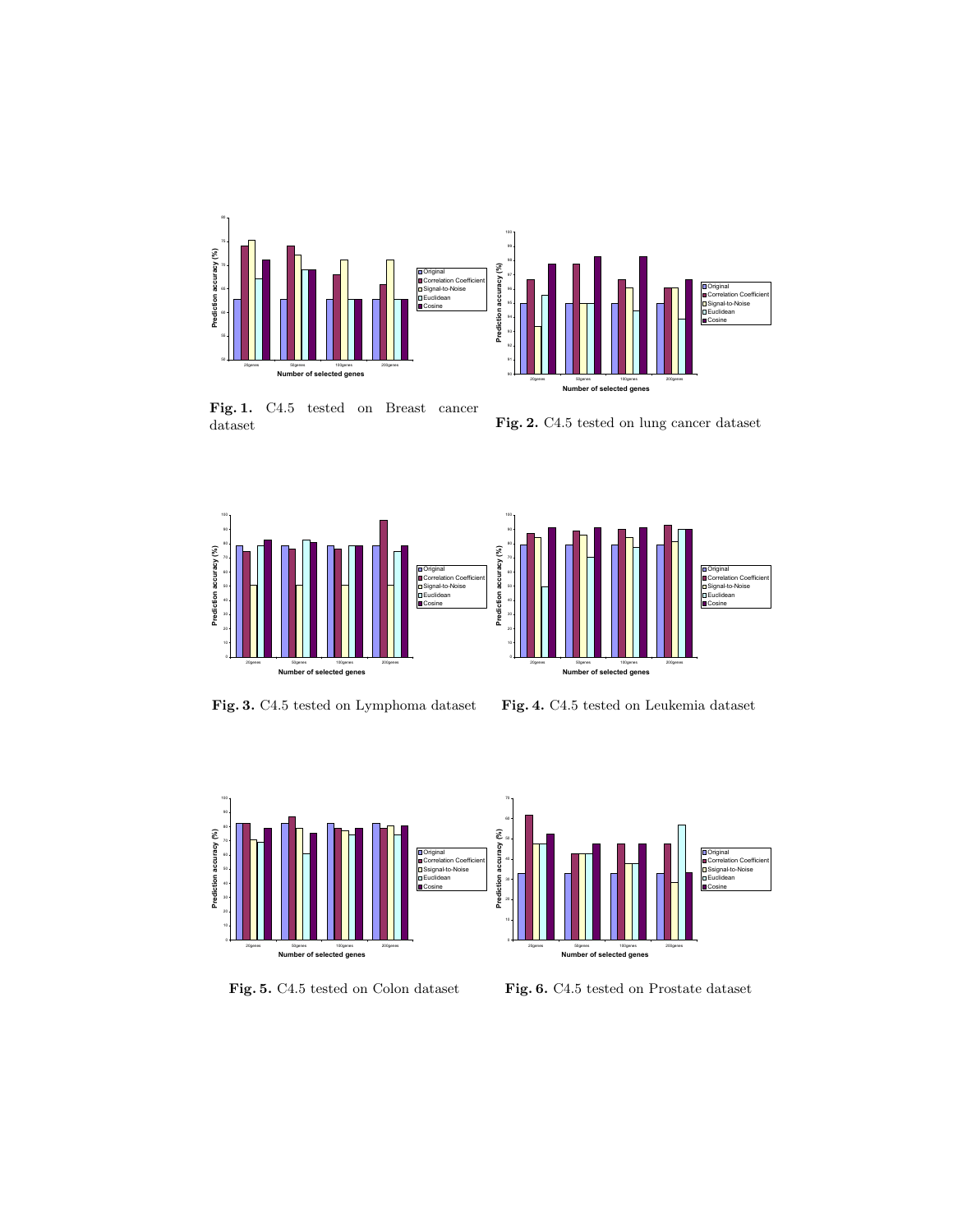



Fig. 7. SVM tested on Breast cancer dataset

Fig. 8. SVM tested on lung cancer dataset



Fig. 9. SVM tested on Lymphoma data set Fig. 10. SVM tested on Leukemia data set



Fig. 11. SVM tested on Colon dataset

Fig. 12. SVM tested on Prostate dataset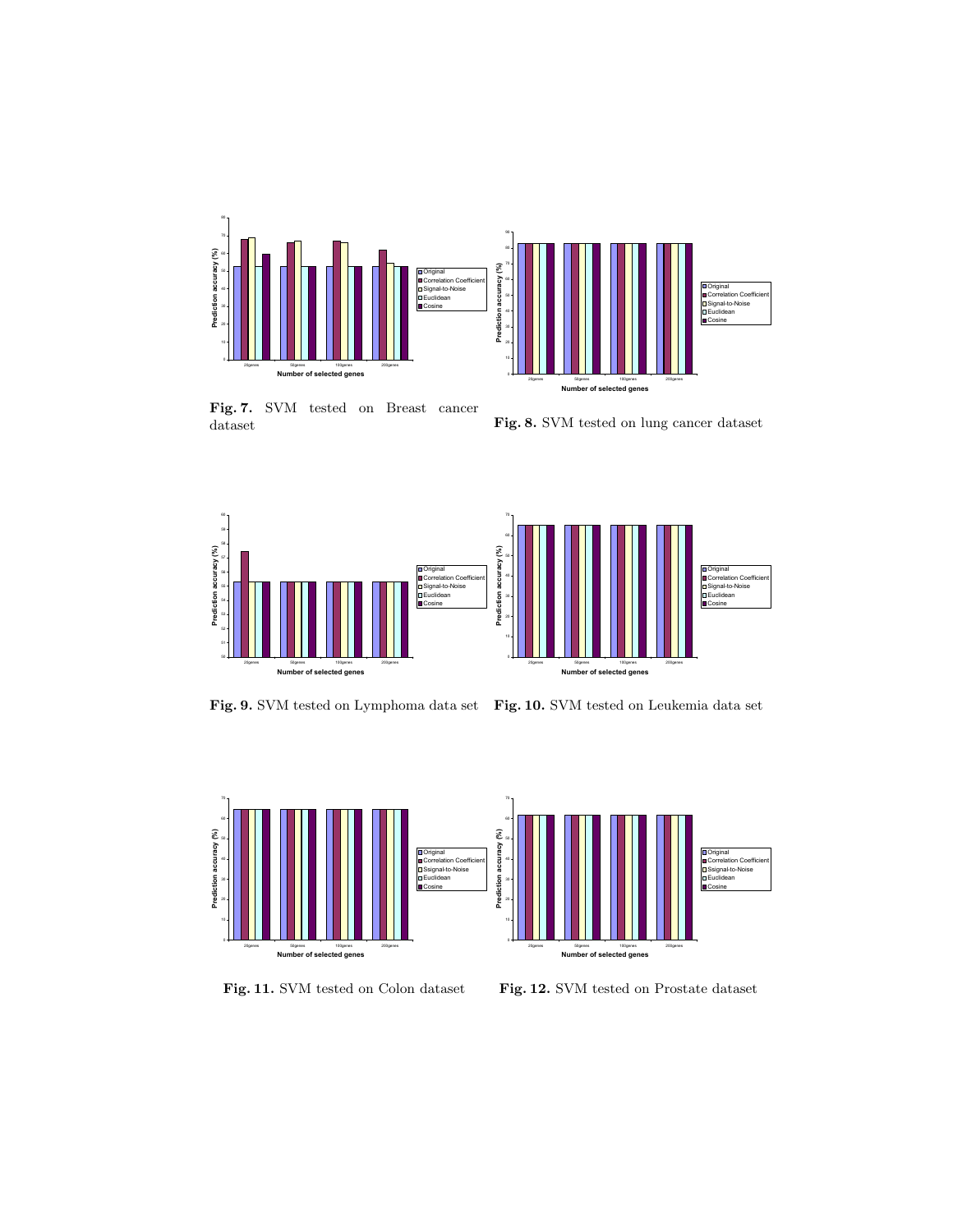From these experimental results, we make the following observations.

When Microarray data sets are preprocessed, SVMs improves its prediction accuracy on Breast Cancer and Lymphoma data sets only Signal-to-Noise and Correlation coefficient methods performed best and improved the accuracy up to 16.5% and 15.5% respectively on Cancer data. The Cosine method also improved the accuracy by up to 7.2% on Cancer data. On the Lymphoma data set, the Correlation coefficient method is the only method which improved the accuracy performance over original data set by up to 2.2% while other methods were not able to improve the accuracy. None of the gene selection methods improved nor decreased the prediction accuracy based on Lung Cancer, Leukemia, Colon and Prostate data sets with 200, 100, 50 and 20 genes. Instead, the accuracy performance is kept unchanged.

The performance of  $C<sub>4.5</sub>$  improves its prediction accuracy by up to 28.6%. Among the four gene selection methods, Correlation coefficient is the most effective preprocessing method with an improvement of accuracy up to 7.6% on average, followed by Cosine 7.3%, and Signal-to-Noise 6.0%. The Signal-to-Noise gene selection method performed consistently better on Breast Cancer and Leukemia data sets with improved accuracy by up to 12.4%, but failed on the other cancer data sets. Euclidean in contrast performed worst among the compared methods, decreasing the accuracy performance on all provided cancer data sets except Breast and Prostate by up to 18.7%.

The experimental results show that with preprocessing, the number of genes selected has an affect on some classification methods in terms of performance accuracy. In the figures for C4.5, the highest accuracy for all cancer data sets except the prostate cancer data set are based on 50 genes; while the highest accuracy for prostate cancer data set is based on 20 genes. The overall performance is better when data sets contain 50. However, the number of genes selected has little impact on the performance of SVMs.

#### 5 Discussion of experimental results

In this section, we discuss the implication of gene selection methods upon the classification methods.

The results indicate that gene selection improves the performance of classification methods in general. Using a suitable gene selection method with C4.5 increases the accuracy performance of C4.5 dramatically. For SVMs, its performance remained unchanged unless a very small size of genes was selected. Moreover, gene selection does not decrease the accuracy performance of SVMs. This result ensures that we can reduce the number of genes to a smaller size without hurting the accuracy performance of classification. This is very helpful for noisy Microarray data classification as most irrelevant genes in Microarray data classification would be reduced. It increases the performance of classification significantly in terms of speeding up the efficiency of Microarray data classification.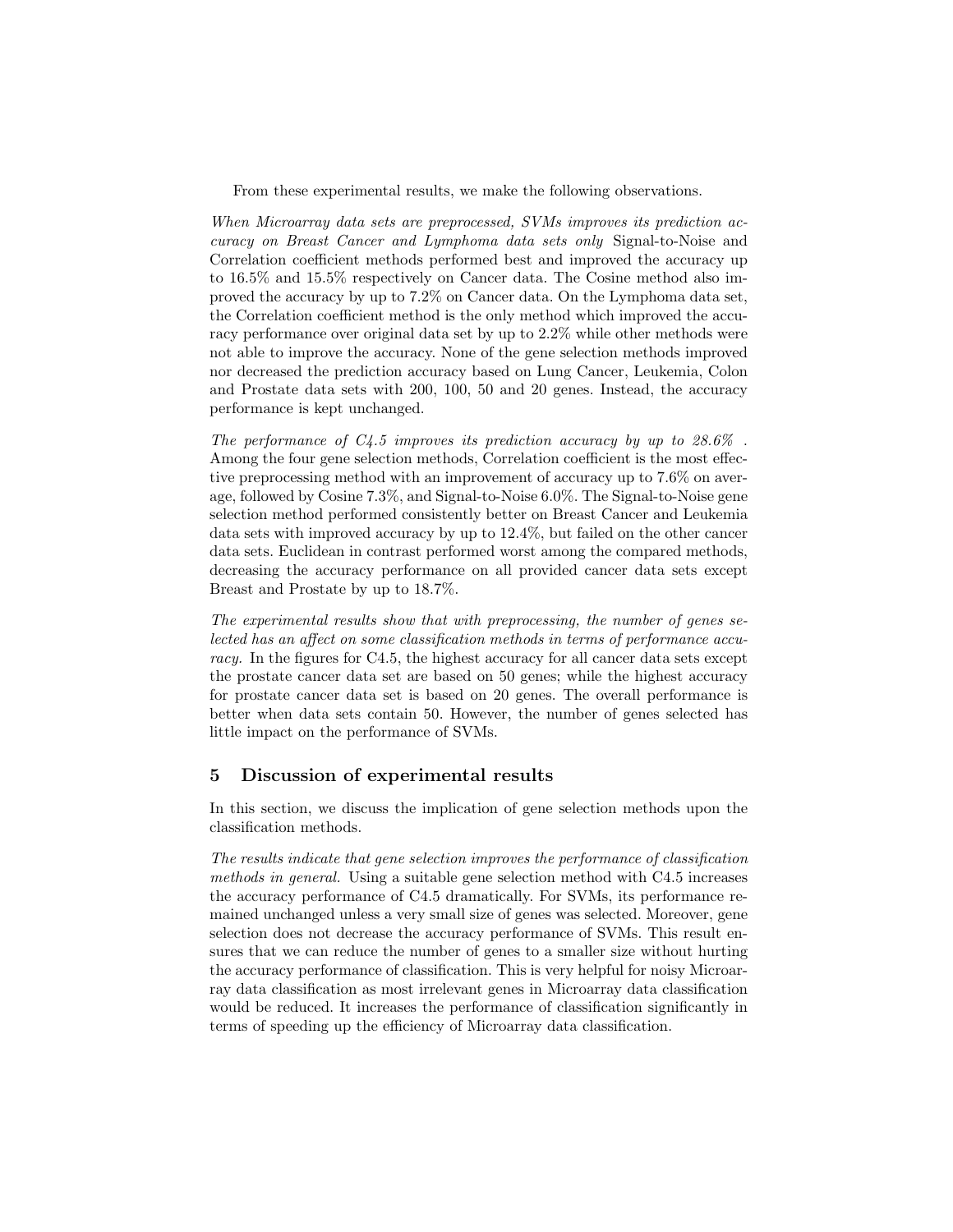These results indicate that not all gene selection methods help the performance of Microarray classification methods in terms of improving the prediction accuracy of classification. Their performance depends on which Microarray classification method they are combined with. For C4.5, with the help of some gene selection, such as the Correlation coefficient method, the accuracy performance improved significantly. The Signal-to-Noise method generated mixed results combined with C4.5; while the Euclidean method is not a suitable gene selection method for C4.5 as it failed to improved the accuracy performance of C4.5 on most data sets. So to apply gene selection to C4.5, we have to seriously consider which gene selection algorithm to use to achieve maximum improvement. With SVMs, only the Correlation coefficient method managed to improve the accuracy performance on up to two data sets.

Gene selection may have little impact on some classification methods. The figures show that SVMs is insensitive to the gene selection methods used and hence data preprocessing does not increase its performance in most cases. This indicates that the SVMs classification method can initially handle noise data very well. Moreover, it would require little effort to select a gene selection method for SVMs.

The observations indicate that a data set with less genes or attributes does not necessarily quarantee the highest prediction accuracy. The number of genes selected by a preprocessing method should not be too small. At this stage, the objective of gene selection is just to eliminate irrelevant and noise genes. However, less informative genes can sometimes enhance the power of classification if they are co-related with the most informative genes. If the number of genes has been eliminated too harshly, it can also decrease the performance of the classification. So during the preprocessing, we need to make sure that a reasonable number of genes are left for classification.

Those results remind us that when selecting the gene selection method for data preprocessing, we must consider which classification method the gene selection is for. For example, if we select SVMs as a classification algorithm, then the Correlation coefficient or Signal-to-Noise gene selection methods are better for data preprocessing. An inappropriate choice can only harm the power of classification prediction.

# 6 Conclusions

In this paper, we have looked into the gene selection technique to improve the quality of Microarray data sets on Microarray data classification methods: SVMs and C4.5, which themselves contain a wrapped method. We observed that although in general the performance of SVMs and C4.5 are improved by using the preprocessed datasets rather than original data sets in terms of accuracy and efficiency, not all gene selection methods help improve the performance of classification. The rule-of-thumb is that some gene selection methods are suitable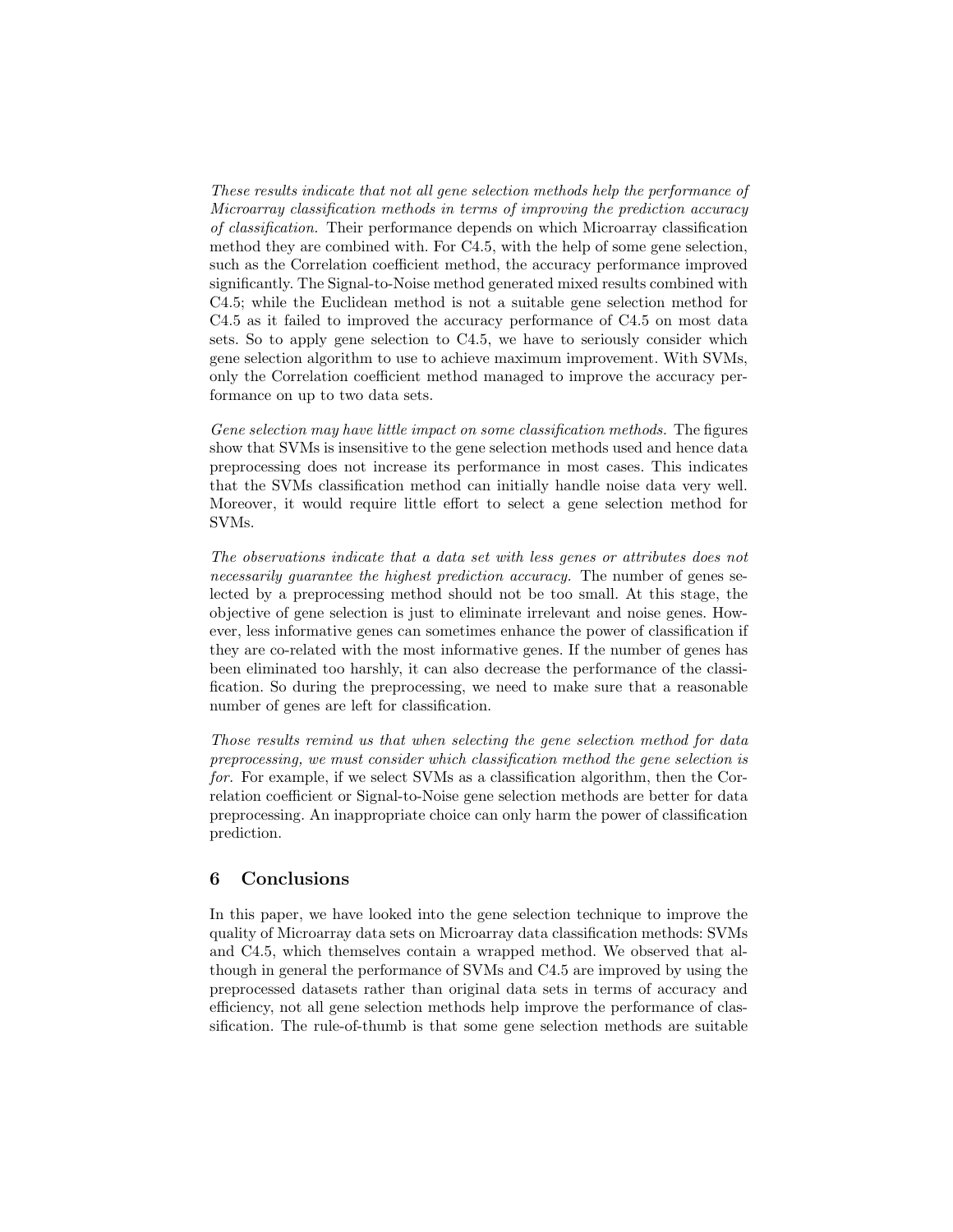for some specific classification algorithms. For example, if we select SVMs as the classification algorithm, then a Correlation coefficient or Signal-to-Noise gene selection method is better for data preprocessing. On the contrary, an inappropriate choice can only harm the power of prediction. Our results also implied that with preprocessing, the number of genes selected affects the classification accuracy.

# References

- 1. R. Blanco, P. Larra˜naga, I. Inza, and B. Sierra. Gene selection for cancer classification using wrapper approaches. IJPRAI, 18(8):1373–1390, 2004.
- 2. M. Brown, W. Grundy, D. Lin, N. Cristianini, C. Sugnet, T. Furey, M. Jr, and D. Haussler. Knowledge-based analysis of microarray gene expression data by using suport vector machines. In Proc. Natl. Acad. Sci., volume 97, pages 262– 267, 2000.
- 3. S.-B. Cho and H.-H. Won. Machine learning in dna microarray analysis for cancer classification. In CRPITS '19: Proceedings of the First Asia-Pacific bioinformatics conference on Bioinformatics 2003, pages 189–198, Darlinghurst, Australia, Australia, 2003. Australian Computer Society, Inc.
- 4. S.-B. Cho and H.-H. Won. Cancer classification using ensemble of neural networks with multiple significant gene subsets. Appl. Intell, 26(3):243-250, 2007.
- 5. C. Cortes and V. Vapnik. Support-vector networks. Machine Learning, 20(3):273– 297, 1995.
- 6. M. Dash and H. Liu. Feature selection for classification. Intell. Data Anal, 1(1- 4):131–156, 1997.
- 7. C. H. Q. Ding. Unsupervised feature selection via two-way ordering in gene expression analysis. Bioinformatics, 19(10):1259–1266, 2003.
- 8. C. H. Q. Ding and H. Peng. Minimum redundancy feature selection from microarray gene expression data. J. Bioinformatics and Computational Biology, 3(2):185– 206, 2005.
- 9. T. S. Furey, N. Christianini, N. Duffy, D. W. Bednarski, M. Schummer, and D. Hauessler. Support vector machine classification and validation of cancer tissue samples using microarray expression data. Bioinformatics, 16(10):906–914, 2000.
- 10. C. Furlanello, M. Serafini, S. Merler, and G. Jurman. Entropy-based gene ranking without selection bias for the predictive classification of microarray data. BMC Bioinformatics, 4:54, 2003.
- 11. I. Guyon, J. Weston, S. Barnhill, and V. Vapnik. Gene selection for cancer classification using support vector machines. Machine Learning, 46(1-3):389–422, 2002.
- 12. I. Guyon, J. Weston, S. Barnhill, and V. Vapnik. Gene selection for cancer classification using support vector machines. Machine Learning, 46(1-3):389–422, 2002.
- 13. S.-Y. Ho, C.-C. Lee, H.-M. Chen, and H.-L. Huang. Efficient gene selection for classification of microarray data. In IEEE Congress on Evolutionary Computation, pages 1753–1760. IEEE, 2005.
- 14. T. Joachims. Text categorization with support vector machines: learning with many relevant features. In C. Nédellec and C. Rouveirol, editors, Proceedings of ECML-98, 10th European Conference on Machine Learning, number 1398, pages 137–142. Springer Verlag, Heidelberg, DE, 1998.
- 15. R. Kohavi and G. H. John. Wrappers for feature subset selection. Artificial Intelligence, 97(1-2):273–324, 1997.